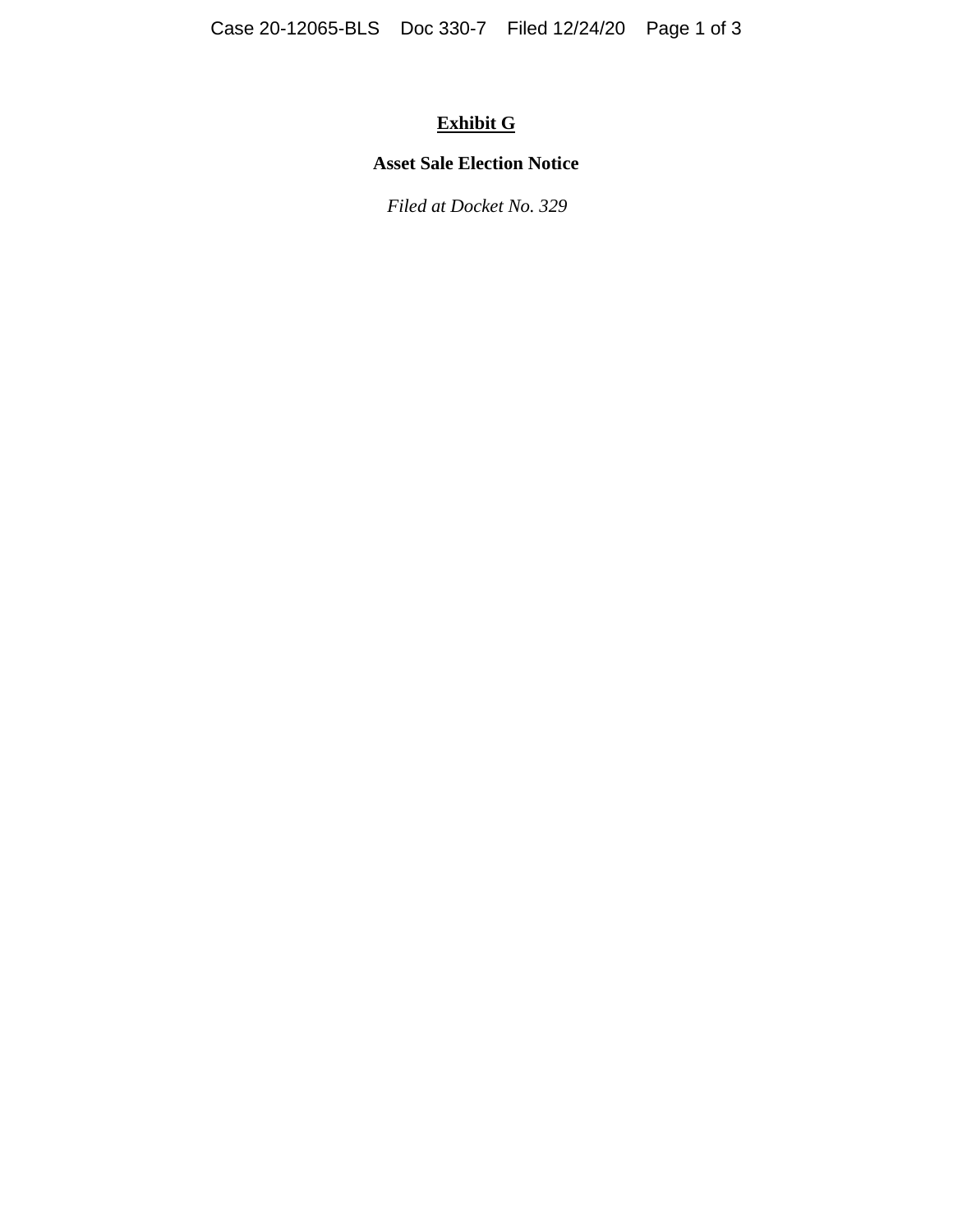#### **IN THE UNITED STATES BANKRUPTCY COURT FOR THE DISTRICT OF DELAWARE**

In re:

URSA PICEANCE HOLDINGS LLC, *et al*., 1

Debtors.

Chapter 11

Case No. 20-12065 (BLS)

(Jointly Administered)

**Confirmation Hearing Date: January 6, 2021 at 10:00 a.m. (ET)**

**Plan Objection Deadline: December 31, 2020 at 4:00 p.m. (ET)**

#### **NOTICE OF ASSET SALE ELECTION**

**PLEASE TAKE NOTICE** that on September 2, 2020 (the "Petition Date"), Ursa Piceance Holdings, LLC ("Ursa") and its affiliated debtors and debtors in possession in the above-captioned Chapter 11 Cases (collectively, the "Debtors") each filed a voluntary petition for relief under chapter 11 of title 11 of the United States Code with the United States Bankruptcy Court for the District of Delaware.

**PLEASE TAKE FURTHER NOTICE** that on November 30, 2020, the Debtors filed their proposed *Joint Chapter 11 Plan of Reorganization of Ursa Piceance Holdings LLC and its Debtor Affiliates* [Docket No. 281] (as may be amended, modified, amended, or supplemented from time to time, the " $Plan$ ").<sup>2</sup>

**PLEASE TAKE FURTHER NOTICE** that, on November 23, 2020, the Bankruptcy Court entered an order authorizing the Asset Sale [Docket No. 265].

**PLEASE TAKE FURTHER NOTICE** that the Debtors and the DIP Agent elect to pursue the Asset Sale and effectuate the Asset Sale Distribution pursuant to the Plan.

**PLEASE TAKE FURTHER NOTICE** that the Debtors reserve the right to withdraw this Asset Sale Election Notice at any time prior to Confirmation of the Plan.

**PLEASE TAKE FURTHER NOTICE** that the Purchase and Sale Agreement by and among the Debtors, collectively, as sellers, and Terra Energy Partners LLC, as purchaser [Docket

<sup>&</sup>lt;sup>1</sup> The Debtors in these chapter 11 cases, together with the last four digits of each Debtor's federal tax identification number, are as follows: Ursa Piceance Holdings LLC (6607), Ursa Piceance LLC (7496), Ursa Operating Company LLC (0982), and Ursa Piceance Pipeline LLC (5095). The Debtors' service address is 950 17th St, Suite 1900, Denver, CO 80202.

<sup>&</sup>lt;sup>2</sup> Capitalized terms used but not otherwise defined herein shall have the respective meanings ascribed to them in the Plan.